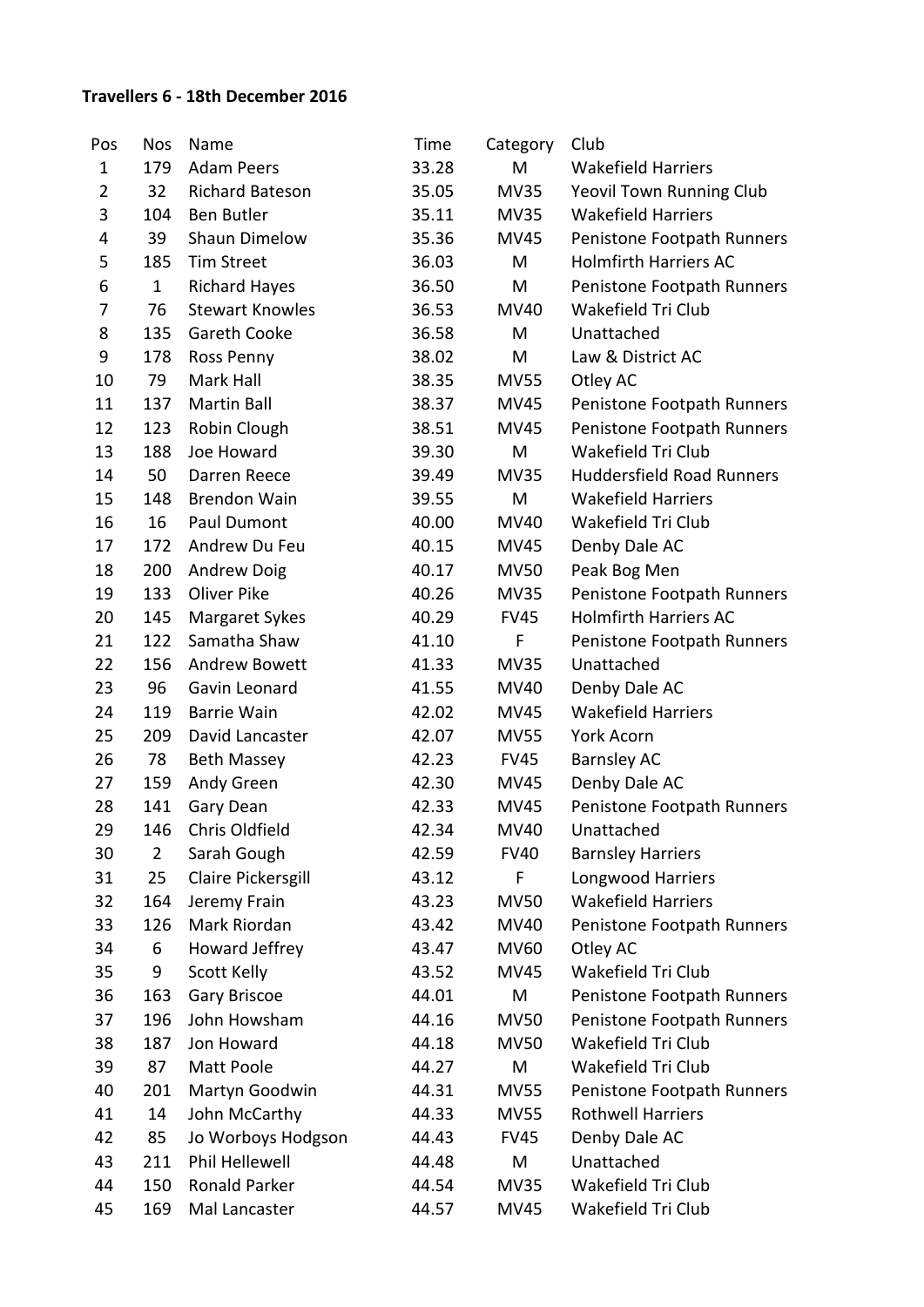| 46 | 33  | Graham Bateson          | 44.59 | <b>MV60</b> | <b>Barnsley AC</b>               |
|----|-----|-------------------------|-------|-------------|----------------------------------|
| 47 | 63  | Ian Mitchell            | 45.08 | <b>MV65</b> | Longwood Harriers                |
| 48 | 180 | Sean Mchale             | 45.27 | M           | Unattached                       |
| 49 | 68  | <b>Matthew Coldwell</b> | 45.34 | <b>MV40</b> | Penistone Footpath Runners       |
| 50 | 11  | Michael Hemsworth       | 45.36 | M           | Wakefield Tri Club               |
| 51 | 157 | <b>Matthew Lister</b>   | 45.37 | <b>MV35</b> | Unattached                       |
| 52 | 155 | <b>Helen Nuttall</b>    | 45.39 | F           | Wakefield Tri Club               |
| 53 | 212 | Adam Foster             | 45.43 | <b>MV50</b> | Wakefield Tri Club               |
| 54 | 152 | Julia Darigala          | 45.45 | <b>FV45</b> | Penistone Footpath Runners       |
| 55 | 19  | Bryan Harrod            | 45.53 | MV40        | <b>Barnsley Harriers</b>         |
| 56 | 3   | <b>Adrian Gough</b>     | 45.54 | <b>MV40</b> | <b>Barnsley Harriers</b>         |
| 57 | 174 | Mark Hurrell            | 45.57 | MV45        | <b>Barnsley AC</b>               |
| 58 | 52  | Chris Wainman           | 46.10 | <b>MV40</b> | <b>Huddersfield Road Runners</b> |
| 59 | 177 | Shaun Swallow           | 46.16 | <b>MV45</b> | <b>Barnsley Harriers</b>         |
| 60 | 191 | Patrick Heptinstall     | 46.18 | MV45        | Wakefield Tri Club               |
| 61 | 176 | Steven Taylor           | 46.43 | <b>MV35</b> | <b>Stadium Runners</b>           |
| 62 | 97  | Paul Fryers             | 46.45 | <b>MV45</b> | Penistone Footpath Runners       |
| 63 | 34  | <b>Katie Roberts</b>    | 46.52 | F           | <b>Barnsley Harriers</b>         |
| 64 | 142 | Jim Bell                | 46.57 | <b>MV55</b> | Penistone Footpath Runners       |
| 65 | 151 | Maria Harron            | 47.13 | <b>FV40</b> | <b>Stainland Lions</b>           |
| 66 | 190 | Helen Long              | 47.19 | <b>FV50</b> | Unattached                       |
| 67 | 147 | Dan Allcroft            | 47.26 | <b>MV45</b> | Penistone Footpath Runners       |
| 68 | 165 | <b>Phil Ellis</b>       | 47.36 | <b>MV40</b> | Denby Dale AC                    |
| 69 | 153 | Mick Collinson          | 47.42 | <b>MV55</b> | Denby Dale AC                    |
| 70 | 100 | Laura Gill              | 47.46 | F           | Penistone Footpath Runners       |
| 71 | 57  | David Ladocha           | 47.49 | <b>MV65</b> | <b>Huddersfield Road Runners</b> |
| 72 | 92  | Jo Bissell              | 48.06 | <b>FV35</b> | <b>Barnsley Harriers</b>         |
| 73 | 93  | Anthony Bissell         | 48.07 | <b>MV35</b> | <b>Barnsley Harriers</b>         |
| 74 | 167 | Lucy Burn               | 48.08 | F           | Wakefield Tri Club               |
| 75 | 73  | <b>Neil Nutter</b>      | 48.09 | MV40        | Barnsley AC                      |
| 76 | 65  | Raymond McArthur        | 48.17 | <b>MV60</b> | Meltham Ac                       |
| 77 | 120 | <b>Richard West</b>     | 48.23 | <b>MV55</b> | <b>Wakefield Harriers</b>        |
| 78 | 198 | <b>Steve Dickinson</b>  | 48.26 | <b>MV50</b> | Penistone Footpath Runners       |
| 79 | 197 | Sam Steel               | 48.33 | M           | Unattached                       |
| 80 | 115 | Mart Honcroft           | 48.35 | MV45        | Wakefield Tri Club               |
| 81 | 162 | Ian Sutcliffe           | 48.38 | <b>MV55</b> | Penistone Footpath Runners       |
| 82 | 166 | Gemma Micklethwaite     | 48.39 | F           | <b>Barnsley AC</b>               |
| 83 | 26  | Karl Speight            | 48.58 | <b>MV35</b> | Wakefield Tri Club               |
| 84 | 205 | Tom Rowley              | 49.03 | <b>MV45</b> | Denby Dale AC                    |
| 85 | 24  | Peter McEvoy            | 49.05 | <b>MV60</b> | Denby Dale AC                    |
| 86 | 186 | David Lee               | 49.17 | MV40        | Kingstone                        |
| 87 | 111 | Rodger Dodson           | 49.18 | <b>MV50</b> | Unattached                       |
| 88 | 37  | Nick Whittingham        | 49.24 | <b>MV60</b> | Penistone Footpath Runners       |
| 89 | 20  | Tony Weston             | 49.26 | MV60        | Denby Dale AC                    |
| 90 | 207 | Mary Jeal               | 49.42 | <b>FV55</b> | <b>Glossopdale Harriers</b>      |
| 91 | 202 | John Cooke              | 49.59 | <b>MV60</b> | <b>Tadcaster Harriers</b>        |
| 92 | 192 | William Murgatroyd      | 50.28 | <b>MV60</b> | Unattached                       |
| 93 | 69  | Julie Moxon             | 50.41 | <b>FV45</b> | Penistone Footpath Runners       |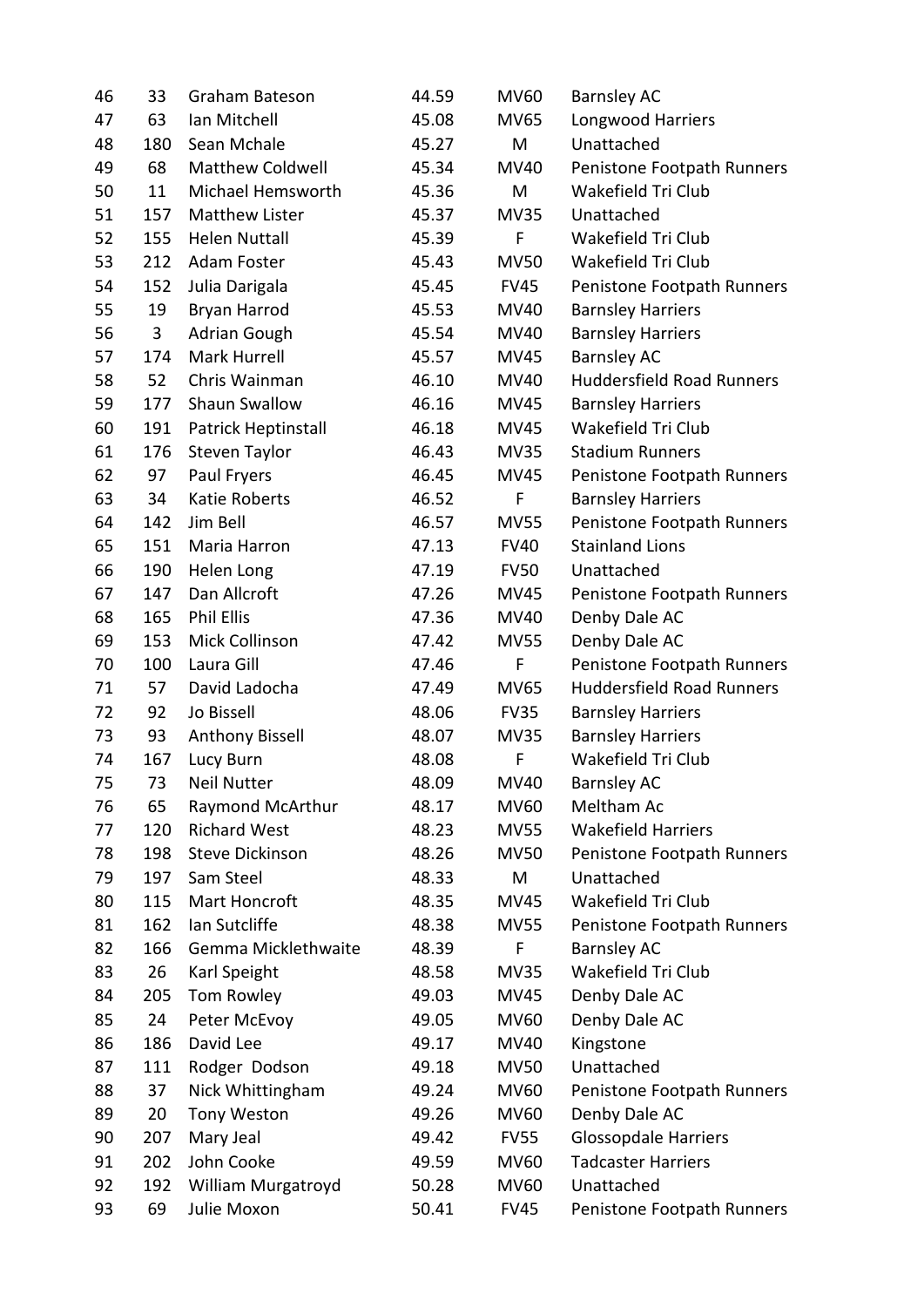| 94  | 27  | Jan King                | 50.51 | <b>MV65</b> | <b>Stainland Lions</b>           |
|-----|-----|-------------------------|-------|-------------|----------------------------------|
| 95  | 75  | Mick Hill               | 50.53 | MV40        | <b>Tipton Harriers</b>           |
| 96  | 210 | David Lockwood          | 50.56 | MV40        | Unattached                       |
| 97  | 95  | <b>Richard Taylor</b>   | 50.58 | <b>MV60</b> | <b>Barnsley Harriers</b>         |
| 98  | 143 | Helen Wright            | 51.00 | <b>FV35</b> | Penistone Footpath Runners       |
| 99  | 116 | Mark Wearmouth          | 51.04 | <b>MV45</b> | Unattached                       |
| 100 | 13  | David Waite             | 51.17 | <b>MV50</b> | <b>Stainland Lions</b>           |
| 101 | 136 | Dene Townend            | 51.28 | <b>MV55</b> | <b>Halifax Harriers</b>          |
| 102 | 12  | Diane Waite             | 51.40 | <b>FV50</b> | <b>Stainland Lions</b>           |
| 103 | 41  | David Needham           | 51.42 | <b>MV65</b> | Penistone Footpath Runners       |
| 104 | 21  | Stu Smith               | 51.54 | <b>MV60</b> | Penistone Footpath Runners       |
| 105 | 131 | Sue Kaye                | 52.10 | <b>FV55</b> | Denby Dale AC                    |
| 106 | 128 | Seuranie Johnstone      | 52.12 | F           | Penistone Footpath Runners       |
| 107 | 71  | Paul Watson             | 52.23 | MV40        | Wellgate                         |
| 108 | 118 | <b>Richard Morgan</b>   | 52.25 | MV40        | Unattached                       |
| 109 | 132 | Samara Wood             | 52.34 | <b>FV35</b> | Denby Dale AC                    |
| 110 | 55  | Michael Booth           | 52.47 | <b>MV60</b> | <b>Huddersfield Road Runners</b> |
| 111 | 160 | James Newby             | 52.52 | <b>MV55</b> | Wakefield Tri Club               |
| 112 | 105 | Jude Matthews           | 53.05 | <b>FV35</b> | Penistone Footpath Runners       |
| 113 | 206 | Rachel Le Borgne        | 53.16 | <b>FV45</b> | Dewsbury Roadrunners             |
| 114 | 171 | <b>Tracey Lancaster</b> | 53.24 | <b>FV45</b> | Wakefield Tri Club               |
| 115 | 208 | <b>Richard Bradley</b>  | 53.26 | <b>MV45</b> | Denby Dale AC                    |
| 116 | 8   | Elaine Kelly            | 53.52 | <b>FV50</b> | <b>Rothwell Harriers</b>         |
| 117 | 108 | Sarah Walch             | 53.56 | <b>FV35</b> | Penistone Footpath Runners       |
| 118 | 83  | Martyn Cartwright       | 54.14 | <b>MV70</b> | Penistone Footpath Runners       |
| 119 | 102 | Kate Lucas              | 54.21 | <b>FV40</b> | Denby Dale AC                    |
| 120 | 168 | <b>Greg Parkin</b>      | 54.27 | MV45        | Wakefield Tri Club               |
| 121 | 195 | Jacqueline Armitage     | 54.38 | <b>FV50</b> | Penistone Footpath Runners       |
| 122 | 161 | <b>Simon Ellis</b>      | 54.46 | <b>MV40</b> | Denby Dale AC                    |
| 123 | 154 | Simon Greene            | 55.02 | MV60        | Northern Vets                    |
| 124 | 134 | Geoffrey Dimelow        | 55.07 | <b>MV60</b> | Penistone Footpath Runners       |
| 125 | 62  | Karen Mitchell          | 55.12 | <b>FV55</b> | Longwood Harriers                |
| 126 | 121 | Zoe Smith               | 55.16 | <b>FV40</b> | Wakefield Tri Club               |
| 127 | 88  | Sarah Plummer           | 55.36 | <b>FV50</b> | Penistone Footpath Runners       |
| 128 | 138 | Jane Cockerton          | 55.37 | <b>FV50</b> | Penistone Footpath Runners       |
| 129 | 189 | <b>Richard Beckett</b>  | 55.50 | <b>MV35</b> | <b>Selby Striders</b>            |
| 130 | 204 | Fiona Willis            | 55.59 | <b>FV50</b> | <b>Stadium Runners</b>           |
| 131 | 18  | Norman Roper            | 56.08 | <b>MV65</b> | Denby Dale AC                    |
| 132 | 106 | Jonathan Poole          | 56.19 | M           | <b>Huddersfield Road Runners</b> |
| 133 | 199 | Andy Uttley             | 56.21 | <b>MV45</b> | Wakefield Tri Club               |
| 134 | 98  | Barbara Haigh           | 56.27 | <b>FV70</b> | Penistone Footpath Runners       |
| 135 | 4   | Sue Beevers             | 56.45 | <b>FV55</b> | Penistone Footpath Runners       |
| 136 | 80  | Maureen Medlar          | 56.47 | <b>FV60</b> | <b>York Knavesmire Harriers</b>  |
| 137 | 149 | Virginia Lewin          | 57.01 | <b>MV60</b> | <b>Halifax Harriers</b>          |
| 138 | 45  | Paul Sharples           | 57.28 | MV45        | <b>Huddersfield Road Runners</b> |
| 139 | 144 | John Philpott           | 57.34 | <b>MV60</b> | <b>Holmfirth Harriers AC</b>     |
| 140 | 28  | Christopher Walker      | 57.44 | <b>MV60</b> | Denby Dale AC                    |
| 141 | 124 | Michael Hall            | 57.46 | <b>MV50</b> | <b>Holmfirth Harriers AC</b>     |